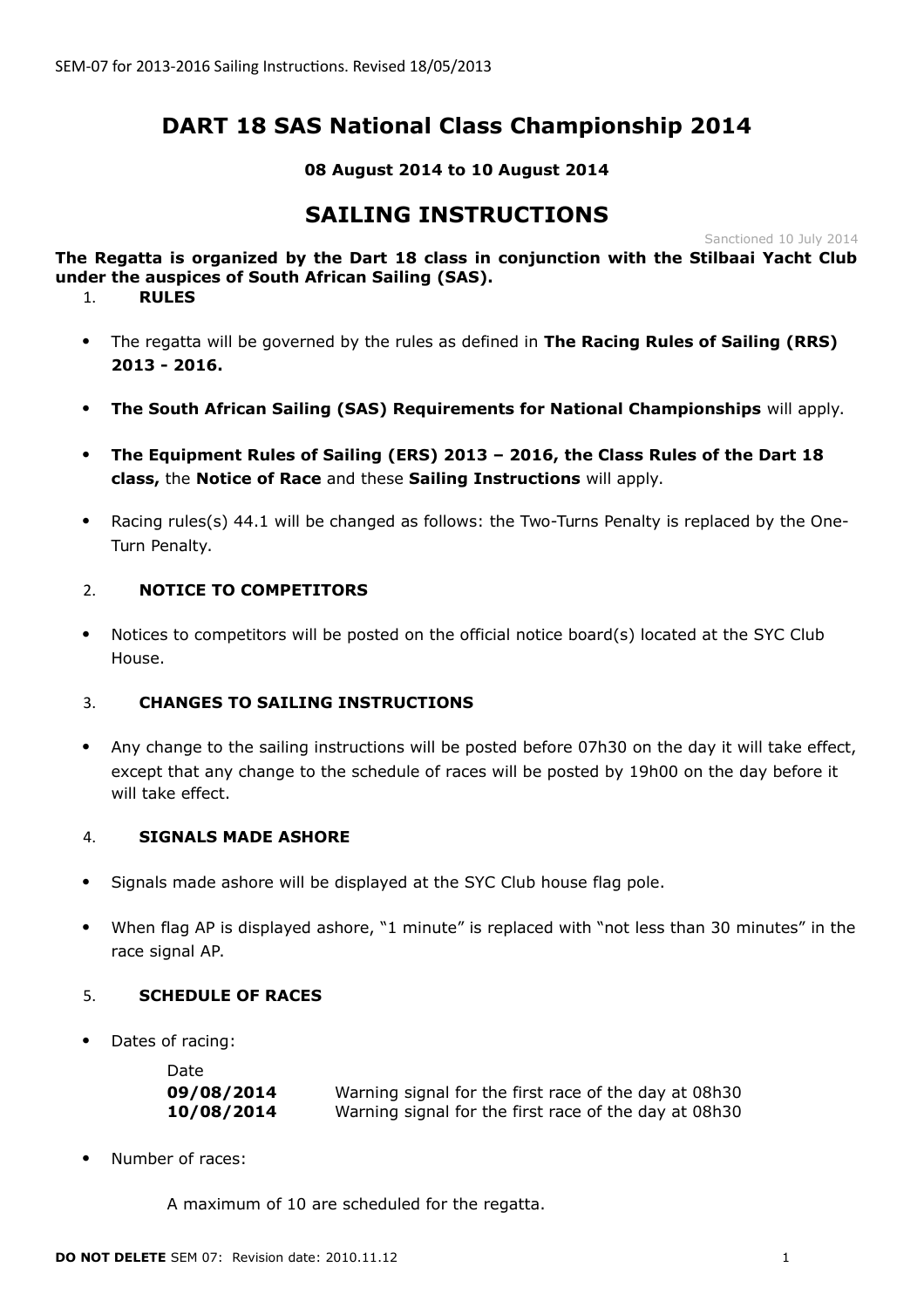- When there has been a long postponement and when more than one race (or sequence of races, for two or more (classes) (fleets)) will be held on the same day, the Warning Signal for the first race and each succeeding race will be made as soon as practicable. To alert boats that a race or sequence of races will begin soon, Flag "L" will be displayed before a Warning Signal is displayed. The Warning Signal will be made 1 minute after the lowering of Flag "L".
- On the last day of the regatta no Warning Signal will be made after 14h00.

# 6. **CLASS FLAGS**

 Class flags and the order of starting will be as follows: Dart 18 Flag "D"

# 7. **RACING AREAS**

Racing will take place on the Vaal Dam in front of Stilbaai Yacht Club.

# 8. **THE COURSES**

The diagrams in Addendum A show the course, including the approximate angles between legs, the order in which marks are to be passed, and the side on which each mark is to be left.

#### 9. **MARKS**

- Marks 1, 2, 3a and 3b will be large yellow buoys.
- The starting and finishing marks will be a small pink buoy.
- A Race Committee boat signalling a change of a leg of the course is a mark as provided for in Paragraph 13.

# 10. **THE START**

- Races will be started by using RRS 26 with the Warning Signal given 5 minutes before the starting signal.
- The starting line will be between the mast displaying an Orange Flag on the Committee boat and the nearby start mark.
- A boat starting later than 4 minutes after her starting signal will be scored Did Not Start. This changes RRS A4 and A5.

# 11. **THE FINISH**

 The finishing line will be between the mast displaying an Orange Flag on the Committee boat and the nearby finish mark.

#### 12. **CHANGE OF THE NEXT LEG OF THE COURSE**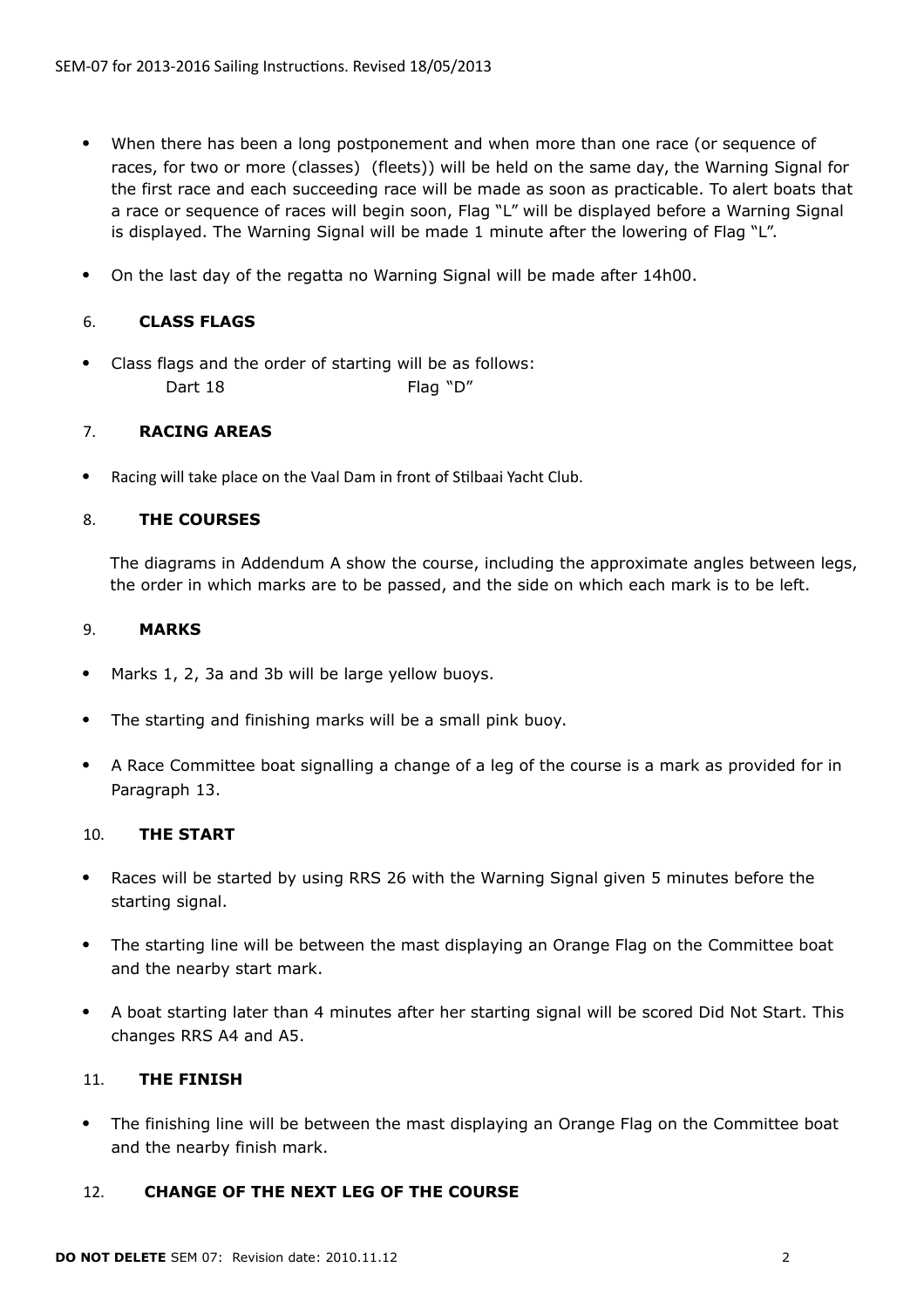- To change the next leg of the course, the Race Committee will lay a new mark (or move the finishing line) and remove the original mark as soon as possible. The new mark will be a red cylindrical buoy.
- If mark 1 is changed after the start of the race, there will be no offset mark (mark 2).
- The direction of the change of the leg shall be indicated according to RRS 33(a) (2) except that a green rectangular flag will be used instead of a green triangular flag.

# 13. **SHORTENING COURSE**

In addition to the provisions of RRS 32, the Race Committee may shorten the course before the leading boat of the class reaches the gate mark (3a and 3b). The gate marks remain a mark of the course. Boats shall continue through the gate and thereafter proceed directly to the prescribed finish line, crossing the line from the direction of mark 3a or 3b.

# 14. **PENALTY SYSTEM**

- RRS 44.1 is changed so that the Two-Turns Penalty is replaced by the One-Turn Penalty.
- A boat that has taken a penalty or retired under RRS 31 or RRS 44.1 shall complete an acknowledgement form at the Race Office within the protest time limit.

# 15. **TIME LIMITS**

 Boats failing to finish within 20 minutes after the first boat sails the course and finishes will be scored Did Not Finish. This changes RRS 35, A4 and A5.

# 16. **PROTESTS AND REQUESTS FOR REDRESS**

- Protest forms are available at the Race Office. Protest shall be delivered there within the protest time limit.
- The protest time limit is 90 minutes after the last boat has finished the last race of the day. The same time limit applies to protests by the Race Committee and Protest Committee about incidents they observe in the racing area and to requests for redress. This changes RRS 61.3 and 62.2.
- Notices will be posted within 30 minutes of the protest time limit to inform competitors of hearings and times thereof in which they are parties or named as witnesses. Hearings will be held in the jury room, located at Stilbaai Yacht Club.
- Notices of protest by the Race Committee or Protest Committee will be posted to inform boats under RRS 61.1(b).
- A list of boats that have acknowledged breaking RRS 42 or have been disqualified by the (Protest Committee) (jury) will be posted before the protest time limit.
- On the last day of the regatta a request for reopening a hearing shall be delivered.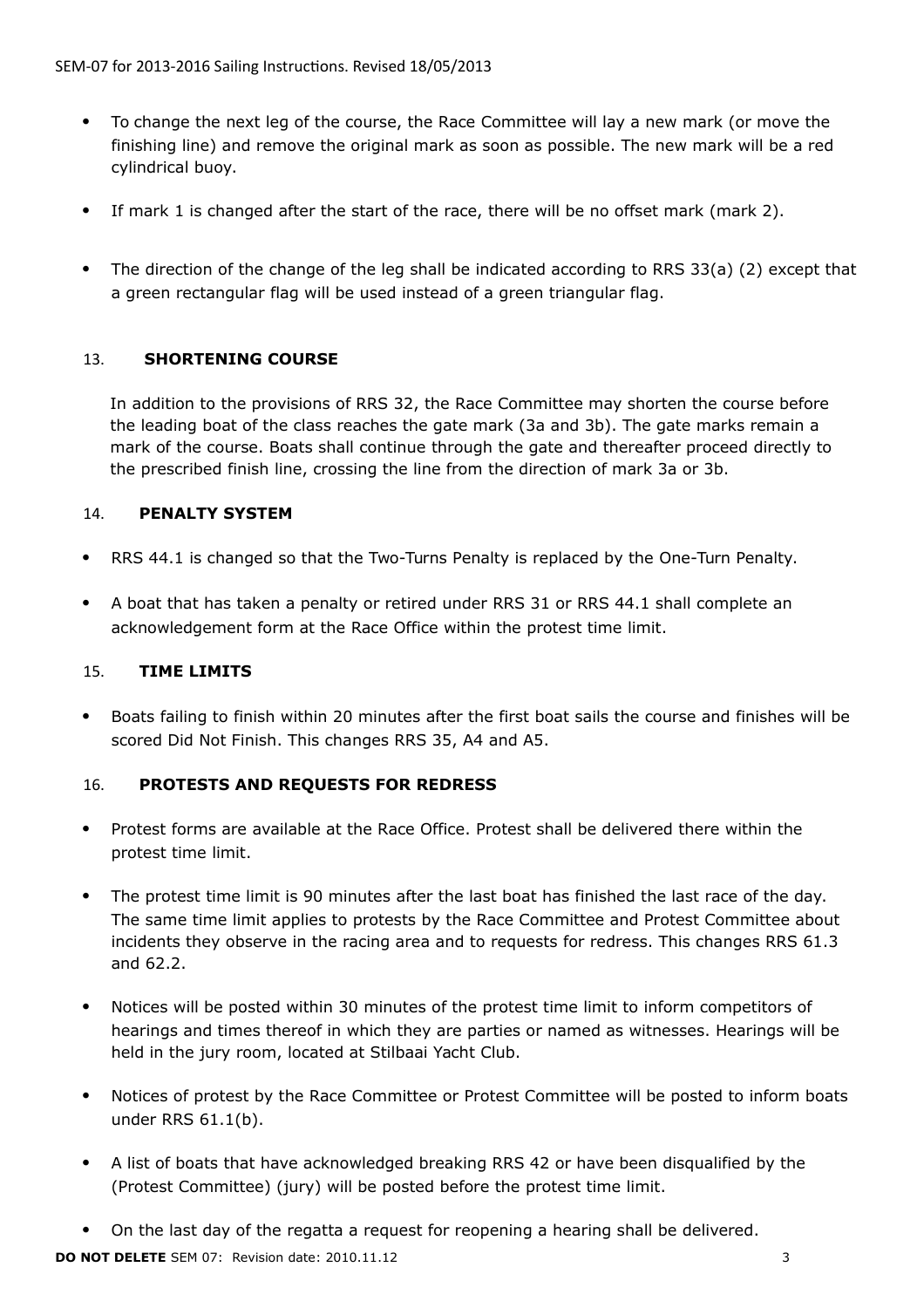- o within the protest time limit if the requesting party was informed of the decision on the previous day;
- $\circ$  no later than 30 minutes after the requesting party was informed of the decision that day.
- o This changes RRS 66.
- On the last day of the regatta a request for redress from a Protest Committee decision shall be delivered no later than 30 minutes after the decision was posted. This changes RRS 62.2.

# 17. **SCORING**

- Low Point scoring system of Appendix A4 will apply.
- 4 races are required to be completed to constitute a series.
	- $\circ$  When fewer than 5 races have been completed, a boats series score will be the total of her race scores.
	- o When from 5 to 9 races have been completed, a boats series score will be the total of her race scores excluding her worst score.
	- o When 10 or more races have been completed, a boats series score will be the total of her race scores excluding her two worst scores.

# 18. **SAFETY REGULATIONS**

- Yachts shall comply with their class buoyancy and safety requirements.
- All competitors shall wear a personal buoyancy aid capable of supporting a 5 kg steel weight at all times while afloat in a yacht.
- Wet or Dry suits do not constitute adequate buoyancy!
- A boat that retires from a race shall notify the Race Committee as soon as possible.

# 19. **REPLACEMENT OF CREW OR EQUIPMENT**

- Substitution of competitors will not be allowed without prior written approval of the Race Committee.
- Substitution of damaged or lost equipment will not be allowed unless approved by the Race Committee. Requests for substitution shall be made in writing to the Race Committee at the first reasonable opportunity.

# 20. **EQUIPMENT AND MEASUREMENT CHECKS**

 A boat or equipment may be inspected at any time for compliance with the Class Rules and Sailing Instructions. On the water, a boat can be instructed by a Race Committee Measurer to proceed immediately after the completion of a race to a designated area for inspection.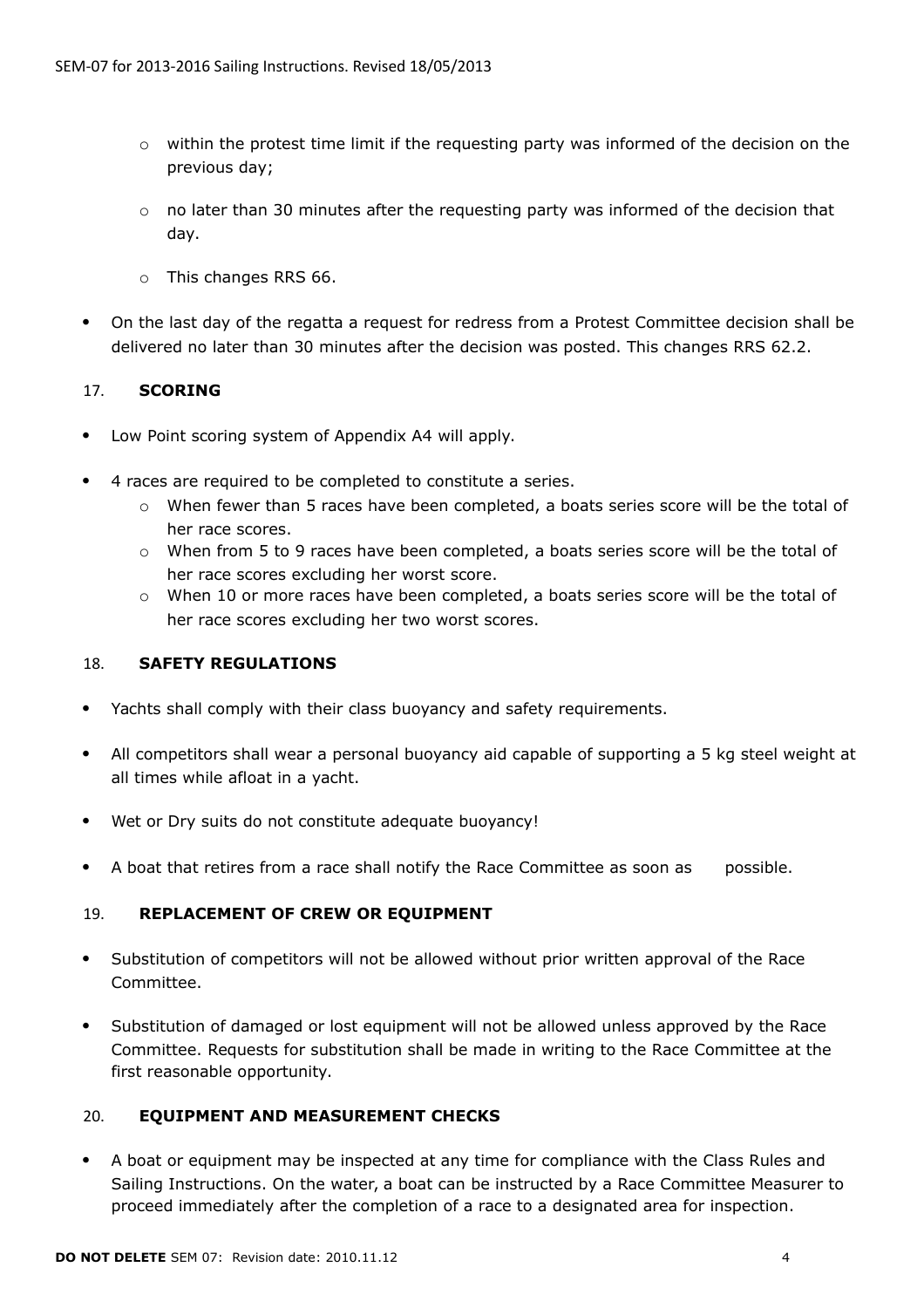#### 21. **TRASH DISPOSAL**

 Boats shall not discard trash in the water. Trash may be placed aboard support and Race Committee boats.

# 22. **RADIO COMMUNICATION**

 A boat shall neither make radio transmissions while racing nor receive radio communications not available to all boats. This restriction also applies to mobile telephones.

# 23. **PRIZES**

• Prizes will be awarded as detailed in the Notice of Race.

# 24. **DISCLAIMER OF LIABILITY**

 Competitors participate in the regatta entirely at their own risk. See RRS 4, Decision to Race. Neither the Organising Authority nor its officials or other persons associated with the organisation of the event will accept any liability for material damage or personal injury or death sustained in conjunction with or prior to, during, or after the regatta.

#### 25. **INSURANCE**

 Each participating boat is encouraged to carry sufficient valid third-party liability insurance to cover any liability arising during the event.